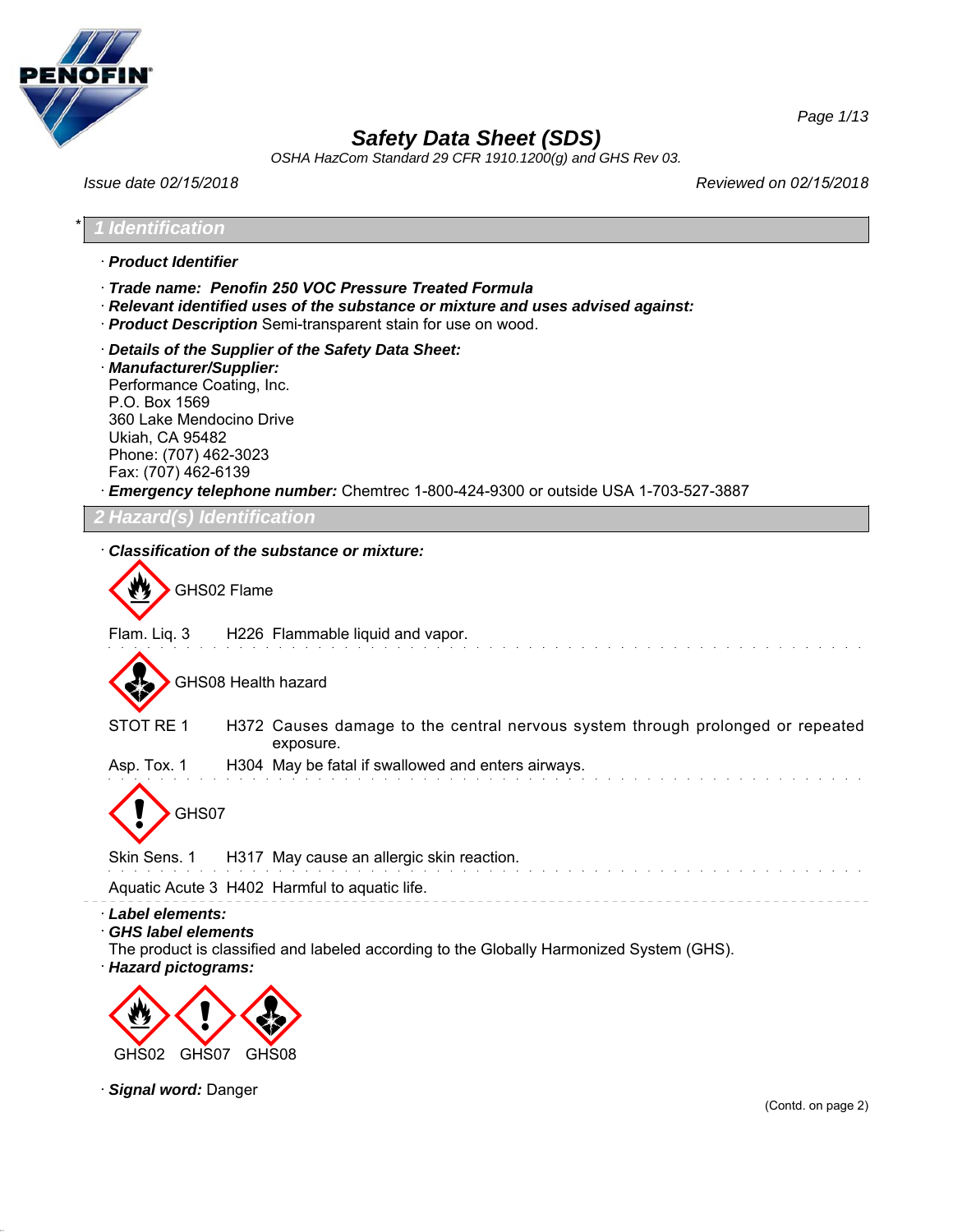

*OSHA HazCom Standard 29 CFR 1910.1200(g) and GHS Rev 03.*

*Issue date 02/15/2018 Reviewed on 02/15/2018*

*Page 2/13*

## *Trade name: Penofin 250 VOC Pressure Treated Formula*

|                                  | Hazard-determining components of labeling:                                                                                                                                                                             |  |  |  |
|----------------------------------|------------------------------------------------------------------------------------------------------------------------------------------------------------------------------------------------------------------------|--|--|--|
|                                  | Solvent naphtha (petroleum), medium aliph.                                                                                                                                                                             |  |  |  |
| Ethylbenzene                     |                                                                                                                                                                                                                        |  |  |  |
|                                  | 2-butanone oxime                                                                                                                                                                                                       |  |  |  |
| <b>Hazard statements:</b>        |                                                                                                                                                                                                                        |  |  |  |
| H226 Flammable liquid and vapor. |                                                                                                                                                                                                                        |  |  |  |
|                                  | H317 May cause an allergic skin reaction.                                                                                                                                                                              |  |  |  |
|                                  | H372 Causes damage to the central nervous system through prolonged or repeated exposure.                                                                                                                               |  |  |  |
|                                  | H304 May be fatal if swallowed and enters airways.                                                                                                                                                                     |  |  |  |
| H402 Harmful to aquatic life.    |                                                                                                                                                                                                                        |  |  |  |
| <b>Precautionary statements:</b> |                                                                                                                                                                                                                        |  |  |  |
| P210                             | Keep away from heat/sparks/open flames/hot surfaces. No smoking.                                                                                                                                                       |  |  |  |
| P233                             | Keep container tightly closed.                                                                                                                                                                                         |  |  |  |
| P240                             | Ground/bond container and receiving equipment.                                                                                                                                                                         |  |  |  |
| P241                             | Use explosion-proof electrical/ventilating/lighting/equipment.                                                                                                                                                         |  |  |  |
| P242                             | Use only non-sparking tools.                                                                                                                                                                                           |  |  |  |
| P243                             | Take precautionary measures against static discharge.                                                                                                                                                                  |  |  |  |
| P <sub>260</sub>                 | Do not breathe dust/fume/gas/mist/vapors/spray.                                                                                                                                                                        |  |  |  |
| P261                             | Avoid breathing dust/fume/gas/mist/vapors/spray.                                                                                                                                                                       |  |  |  |
| P264                             | Wash thoroughly after handling.                                                                                                                                                                                        |  |  |  |
| P270                             | Do not eat, drink or smoke when using this product.                                                                                                                                                                    |  |  |  |
| P272                             | Contaminated work clothing must not be allowed out of the workplace.                                                                                                                                                   |  |  |  |
| P273                             | Avoid release to the environment.                                                                                                                                                                                      |  |  |  |
| P280                             | Wear protective gloves/protective clothing/eye protection/face protection.                                                                                                                                             |  |  |  |
| P301+P310                        | IF SWALLOWED: Immediately call a POISON CENTER/ doctor.                                                                                                                                                                |  |  |  |
| P302+P352                        | IF ON SKIN: Wash with plenty of water.                                                                                                                                                                                 |  |  |  |
|                                  | P303+P361+P353 If on skin (or hair): Take off immediately all contaminated clothing. Rinse skin with water/<br>shower.                                                                                                 |  |  |  |
| P314                             | Get medical advice/attention if you feel unwell.                                                                                                                                                                       |  |  |  |
| P321                             | Specific treatment (see supplementary first aid instructions on this Safety Data Sheet).                                                                                                                               |  |  |  |
| P331                             | Do NOT induce vomiting.                                                                                                                                                                                                |  |  |  |
| P333+P313                        | If skin irritation or rash occurs: Get medical advice/attention.                                                                                                                                                       |  |  |  |
| P363                             | Wash contaminated clothing before reuse.                                                                                                                                                                               |  |  |  |
| P370+P378                        | In case of fire: Use for extinction: CO2, powder or water spray.                                                                                                                                                       |  |  |  |
| P403+P235                        | Store in a well-ventilated place. Keep cool.                                                                                                                                                                           |  |  |  |
| P405                             | Store locked up.                                                                                                                                                                                                       |  |  |  |
| P501                             | Dispose of contents/container in accordance with local/regional/national/international<br>regulations.                                                                                                                 |  |  |  |
|                                  | Danger Spontaneous Combustion: Rags, steel wool or waste soaked with Penofin exterior wood finish may<br>ish catalogue if incompanies disponded becaused distributed as a service and the class of the contract in the |  |  |  |

*spontaneously catch fire if improperly discarded. Immediately after use, place rags, steel wool or waste in a sealed water-filled metal container away from buildings and other combustible materials. Unknown acute toxicity:*

52.9 % of the mixture consists of component(s) of unknown toxicity.

· *Classification system:*

· *NFPA ratings (scale 0 - 4)*



(Contd. on page 3)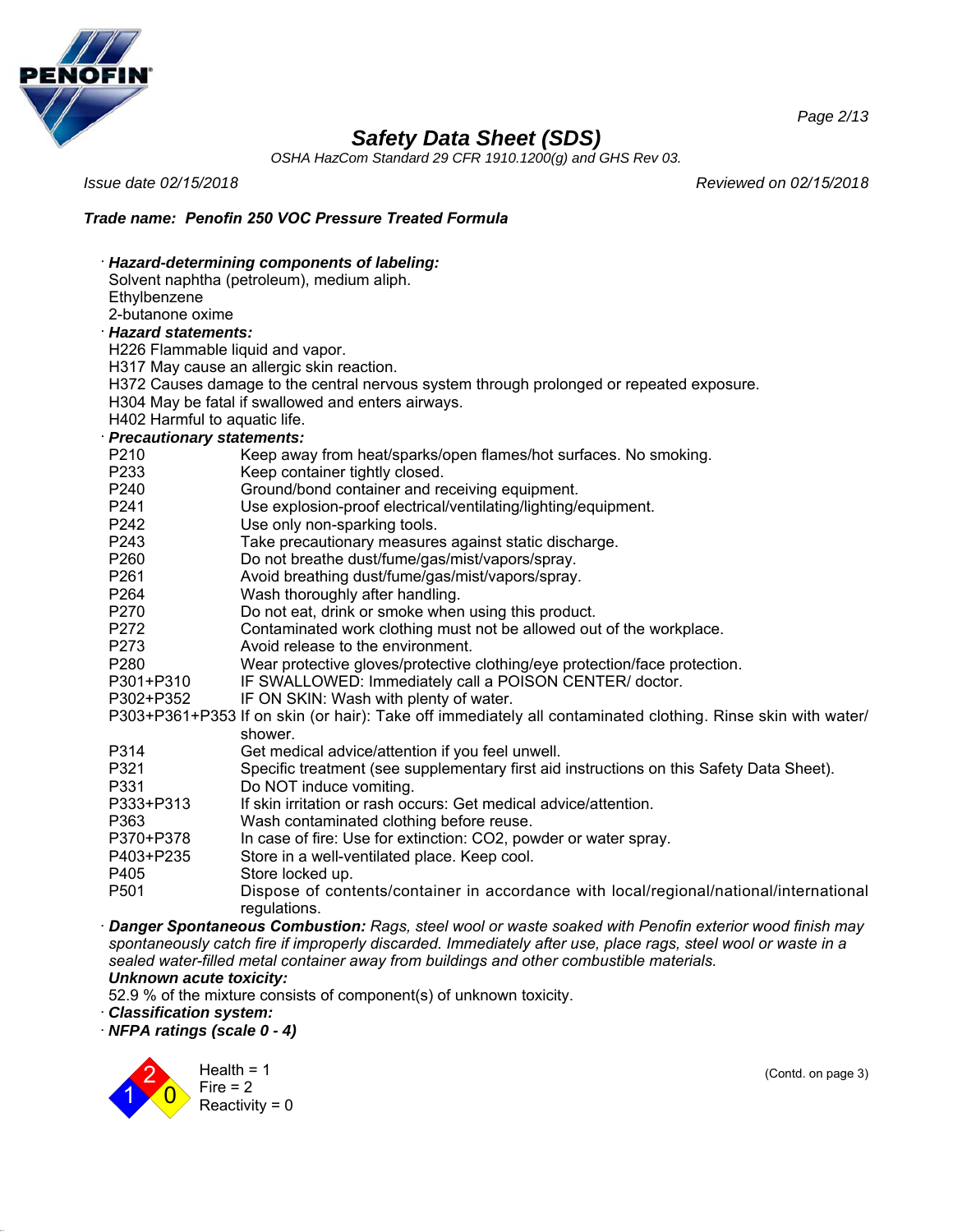

*OSHA HazCom Standard 29 CFR 1910.1200(g) and GHS Rev 03.*

*Issue date 02/15/2018 Reviewed on 02/15/2018*

### *Trade name: Penofin 250 VOC Pressure Treated Formula*

### · *HMIS-ratings (scale 0 - 4)*

**HEALTH**  FIRE REACTIVITY  $\boxed{0}$  Reactivity = 0 <u>\*1</u> Health = \*1 2 Fire = 2

· *Hazard(s) not otherwise classified (HNOC):* None known

*Information on Ingredie* 

### · *Chemical characterization: Mixtures*

· *Description:* Mixture of substances listed below with non-hazardous additions.

## · *Dangerous Components:*

| CAS: 64742-88-7             | Solvent naphtha (petroleum), medium aliph.                                                                                                                                                | 15-35%    |
|-----------------------------|-------------------------------------------------------------------------------------------------------------------------------------------------------------------------------------------|-----------|
|                             | Elam. Liq. 3, H226; STOT RE 1, H372; Asp. Tox. 1, H304                                                                                                                                    |           |
| CAS: 1330-20-7              | Xylene, mixture of isomers                                                                                                                                                                | $2 - 12%$ |
| RTECS: ZE 2100000           | Flam. Liq. 3, H226; $\Diamond$ Acute Tox. 4, H312; Acute Tox. 4, H332; Skin Irrit.<br>2, H <sub>3</sub> 15                                                                                |           |
| CAS: 100-41-4               | Ethylbenzene                                                                                                                                                                              | ≤2%       |
| RTECS: DA 0700000           | Flam. Liq. 2, H225; Starc. 2, H351; STOT RE 2, H373; Asp. Tox. 1,<br>H304; $\diamond$ Acute Tox. 4, H332                                                                                  |           |
| CAS: 96-29-7                | 2-butanone oxime                                                                                                                                                                          | ≤2%       |
| RTECS: EL9275000            | <b>A</b> Carc. 2, H351; �� Eye Dam. 1, H318; <b>①</b> Acute Tox. 4, H312; Skin Sens. 1<br>H317; Flam. Lig. 4, H227                                                                        |           |
| CAS: 55406-53-6             | 3-lodo-2-propynylbutylcarbamate                                                                                                                                                           | ≤2%       |
|                             | Acute Tox. 3, H331; STOT RE 1, H372; Sue Dam. 1, H318;<br>$\hat{\textbf{Q}}$ Aquatic Acute 1, H400; Aquatic Chronic 1, H410; $\hat{\textbf{Q}}$ Acute Tox. 4, H302;<br>Skin Sens. 1, H317 |           |
| <b>4 First-Aid Measures</b> |                                                                                                                                                                                           |           |

· *Description of first aid measures:*

- · *After inhalation:* In case of unconsciousness place patient stably in side position for transportation.
- · *After skin contact:* Immediately wash with water and soap and rinse thoroughly.
- · *After eye contact:* Rinse opened eye for several minutes under running water.
- · *After swallowing:* If swallowed and symptoms occur, consult a doctor.
- · *Information for doctor:*
- · *Most important symptoms and effects, both acute and delayed:* No further relevant information available.
- · *Indication of any immediate medical attention and special treatment needed:*

No further relevant information available.

## *5 Fire-Fighting Measures*

- · *Extinguishing media:*
- · *Suitable extinguishing agents:*

CO₂, extinguishing powder or water spray. Fight larger fires with water spray or alcohol resistant foam. · *Special hazards arising from the substance or mixture:* No further relevant information available.

(Contd. on page 4)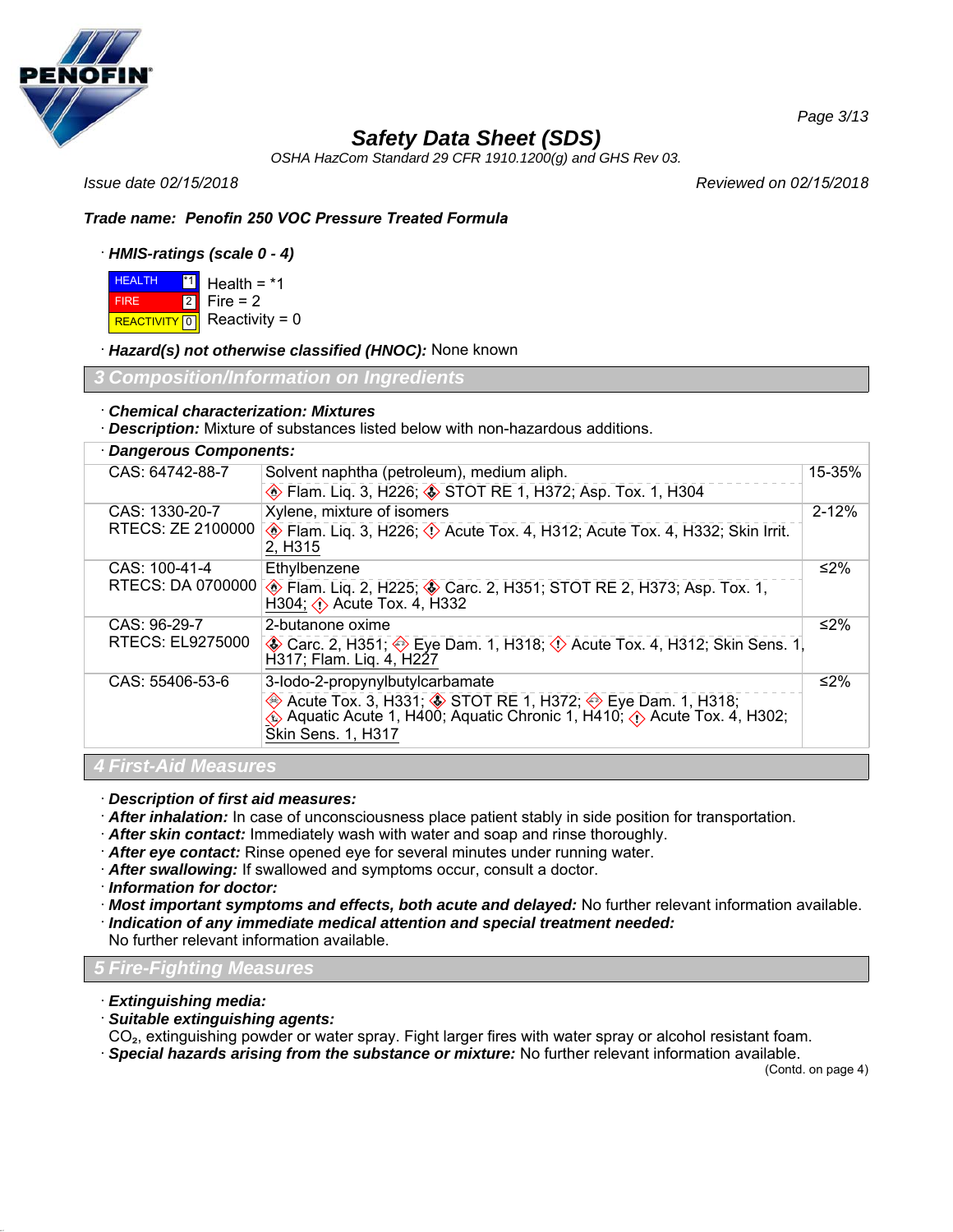

*OSHA HazCom Standard 29 CFR 1910.1200(g) and GHS Rev 03.*

*Issue date 02/15/2018 Reviewed on 02/15/2018*

## *Trade name: Penofin 250 VOC Pressure Treated Formula*

### · *Advice for firefighters:*

· *Protective equipment:*

As in any fire, wear self-contained breathing apparatus pressure-demand (NIOSH approved or equivalent) and full protective gear to prevent contact with skin and eyes.

### *6 Accidental Release Measures*

· *Personal precautions, protective equipment and emergency procedures:* Not required.

· *Environmental precautions:* Do not allow to enter sewers/surface or ground water.

· *Methods and material for containment and cleaning up:*

Absorb with liquid-binding material (i.e. sand, diatomite, acid binders, universal binders, sawdust).

Dispose contaminated material as waste according to section 13.

Ensure adequate ventilation.

Dispose of the collected material according to regulations.

· *Reference to other sections:*

See Section 7 for information on safe handling.

See Section 8 for information on personal protection equipment.

See Section 13 for disposal information.

### *7 Handling and Storage*

### · *Handling*

· *Precautions for safe handling:* Ensure good ventilation/exhaustion at the workplace. Prevent formation of aerosols.

· *Information about protection against explosions and fires:* No special measures required.

- · *Conditions for safe storage, including any incompatibilities:*
- · *Storage*
- · *Requirements to be met by storerooms and receptacles:* Store in the original container.
- · *Information about storage in one common storage facility:* Not required.
- · *Further information about storage conditions:* None.
- · *Specific end use(s):* No further relevant information available.

*8 Exposure Controls/Personal Protection*

· *Additional information about design of technical systems:* No further data; see section 7.

· *Control parameters:*

#### · *Components with occupational exposure limits:*

The following constituents are the only constituents of the product which have a PEL, TLV or other recommended exposure limit.

At this time, the other constituents have no known exposure limits.

### **1330-20-7 Xylene, mixture of isomers**

| PEL Long-term value: 435 mg/m <sup>3</sup> , 100 ppm                                                            |
|-----------------------------------------------------------------------------------------------------------------|
| REL Short-term value: 655 mg/m <sup>3</sup> , 150 ppm<br>Long-term value: 435 mg/m <sup>3</sup> , 100 ppm       |
| TLV Short-term value: $651 \text{ mg/m}^3$ , 150 ppm<br>Long-term value: 434 mg/m <sup>3</sup> , 100 ppm<br>RFI |

(Contd. on page 5)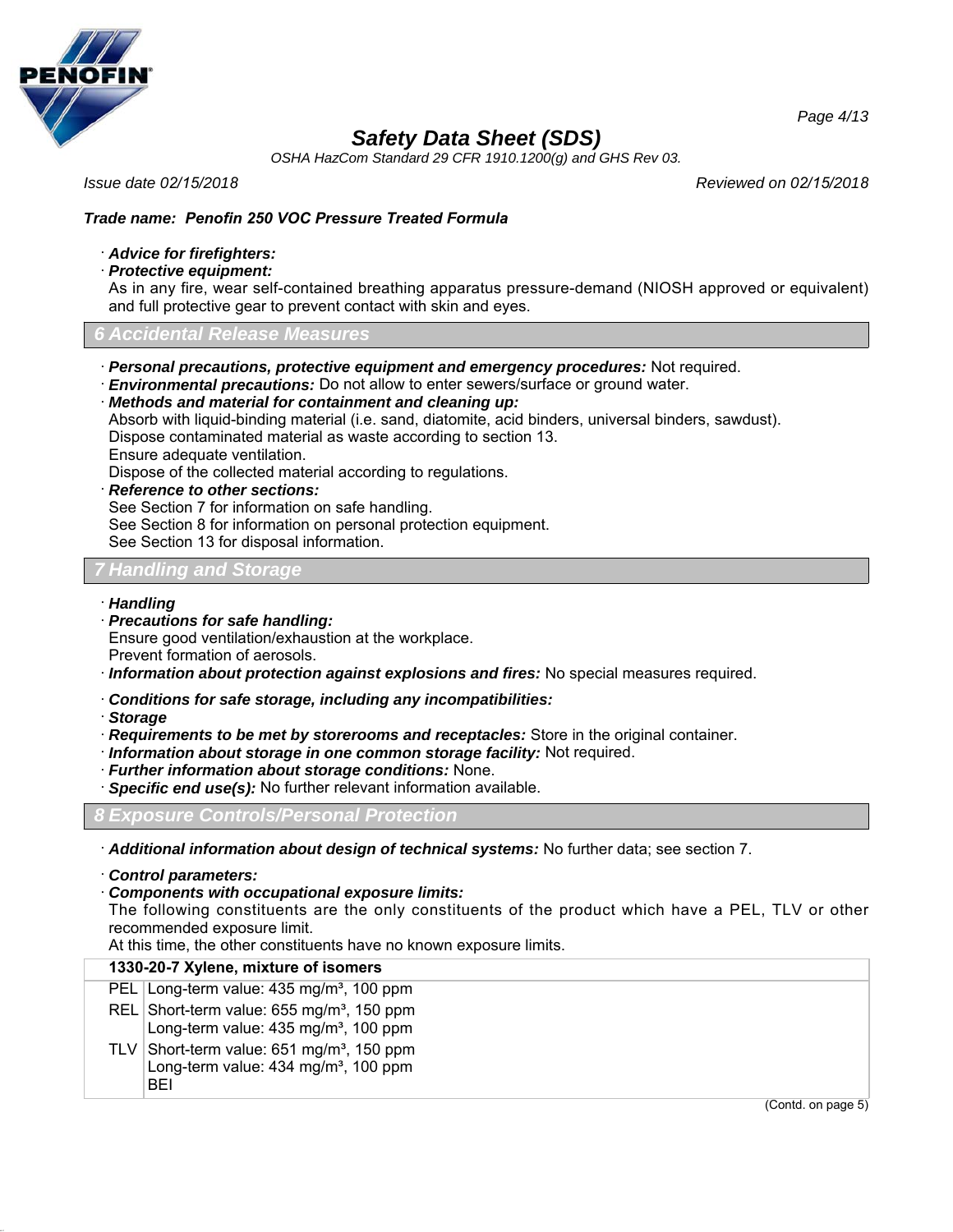

*OSHA HazCom Standard 29 CFR 1910.1200(g) and GHS Rev 03.*

*Issue date 02/15/2018 Reviewed on 02/15/2018*

### *Trade name: Penofin 250 VOC Pressure Treated Formula*

| 100-41-4 Ethylbenzene                                                                                                                                                                                                                         |
|-----------------------------------------------------------------------------------------------------------------------------------------------------------------------------------------------------------------------------------------------|
| PEL Long-term value: 435 mg/m <sup>3</sup> , 100 ppm                                                                                                                                                                                          |
| REL Short-term value: 545 mg/m <sup>3</sup> , 125 ppm<br>Long-term value: 435 mg/m <sup>3</sup> , 100 ppm                                                                                                                                     |
| TLV Long-term value: 87 mg/m <sup>3</sup> , 20 ppm<br>BEI                                                                                                                                                                                     |
| · Ingredients with biological limit values:                                                                                                                                                                                                   |
| 1330-20-7 Xylene, mixture of isomers                                                                                                                                                                                                          |
| BEI 1.5 g/g creatinine<br>urine<br>end of shift<br>Methylhippuric acids                                                                                                                                                                       |
| 100-41-4 Ethylbenzene                                                                                                                                                                                                                         |
| BEI 0.7 g/g creatinine<br>urine<br>end of shift at end of workweek<br>Sum of mandelic acid and phenylglyoxylic acid (nonspecific, semi-quantitative)                                                                                          |
| end-exhaled air                                                                                                                                                                                                                               |
| not critical<br>Ethyl benzene (semi-quantitative)                                                                                                                                                                                             |
| Additional information: The lists that were valid during the creation of this SDS were used as basis.                                                                                                                                         |
| · Exposure controls:<br>· Personal protective equipment:<br><b>General protective and hygienic measures:</b><br>The usual precautionary measures for handling chemicals should be followed.<br>Keep away from foodstuffs, beverages and feed. |

Immediately remove all soiled and contaminated clothing and wash before reuse.

Wash hands before breaks and at the end of work.

Avoid contact with the skin.

- Avoid contact with the eyes and skin.
- · *Breathing equipment:* Not required.
- · *Protection of hands:*



Protective gloves

The glove material has to be impermeable and resistant to the product/ the substance/ the preparation. Due to missing tests no recommendation to the glove material can be given for the product/ the preparation/ the chemical mixture.

Select glove material based on penetration times, rates of diffusion and degradation.

· *Material of gloves:*

(Contd. on page 6)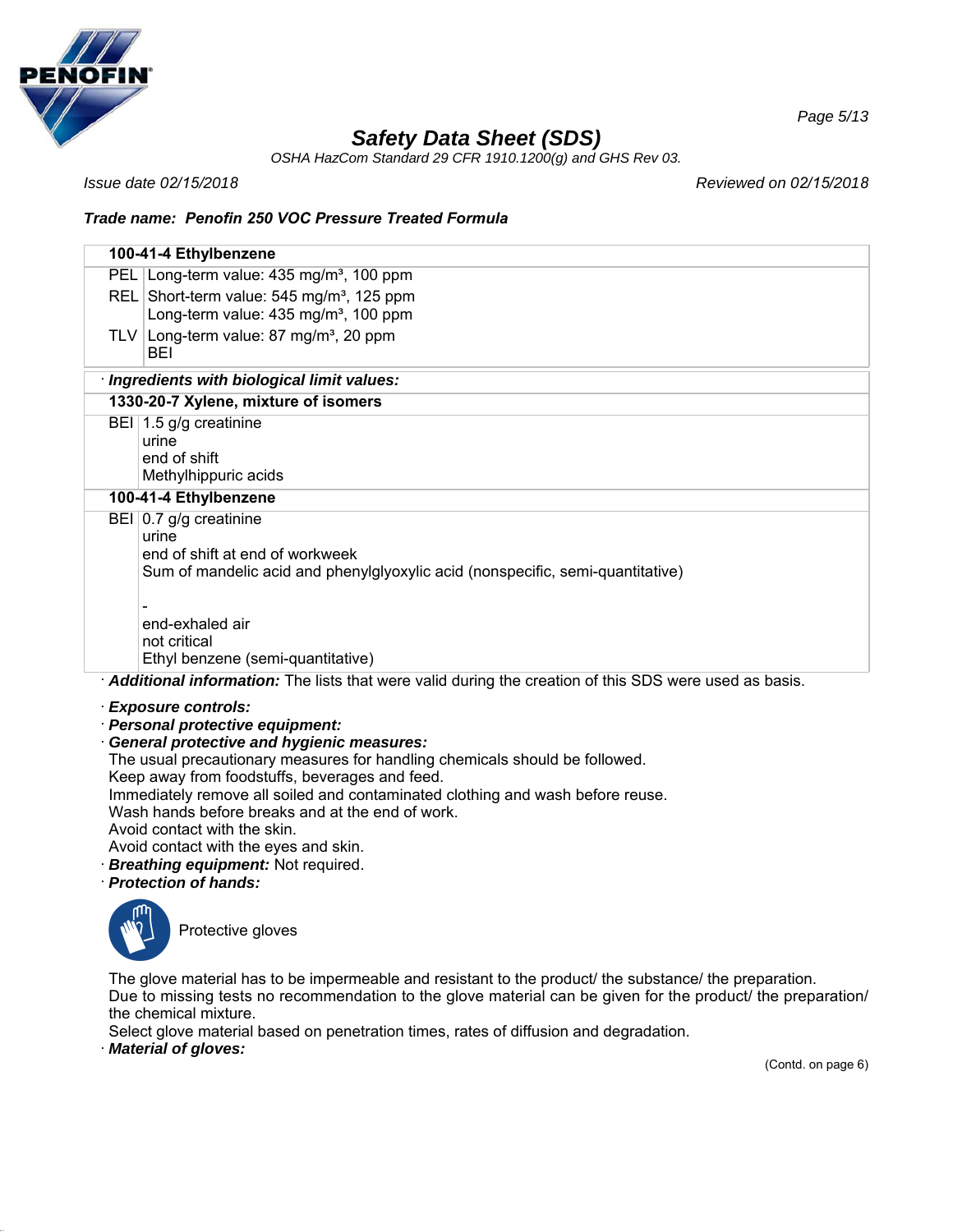

*OSHA HazCom Standard 29 CFR 1910.1200(g) and GHS Rev 03.*

*Issue date 02/15/2018 Reviewed on 02/15/2018*

### *Trade name: Penofin 250 VOC Pressure Treated Formula*

The selection of the suitable gloves does not only depend on the material, but also on further marks of quality and varies from manufacturer to manufacturer. As the product is a preparation of several substances, the resistance of the glove material cannot be calculated in advance and has therefore to be checked prior to the application.

### · *Penetration time of glove material:*

The exact break-through time has to be determined and observed by the manufacturer of the protective gloves.

· *Eye protection:*



Goggles recommended during refilling.

*9 Physical and Chemical Properties*

### · *Information on basic physical and chemical properties*

· *General Information*

| General Information<br>· Appearance:                                                                     |                                                                        |
|----------------------------------------------------------------------------------------------------------|------------------------------------------------------------------------|
| Form:<br><b>Color:</b><br>· Odor:<br>Odor threshold:                                                     | Liquid<br>See product specification<br>Solvent-like<br>Not determined. |
| · pH-value:                                                                                              | Not determined.                                                        |
| <b>Change in condition</b><br><b>Melting point/Melting range:</b><br><b>Boiling point/Boiling range:</b> | Not determined.<br>136 °C (277 °F)                                     |
| · Flash point:                                                                                           | 50 °C (122 °F)                                                         |
| · Flammability (solid, gaseous):                                                                         | Not applicable.                                                        |
| · Ignition temperature:                                                                                  | 265 °C (509 °F)                                                        |
| · Decomposition temperature:                                                                             | Not determined.                                                        |
| · Auto igniting:                                                                                         | Product is not self-igniting.                                          |
| · Danger of explosion:                                                                                   | Product does not present an explosion hazard.                          |
| · Explosion limits:<br>Lower:<br><b>Upper:</b>                                                           | $0.6$ Vol %<br>6.5 Vol %                                               |
| $\cdot$ Vapor pressure @ 20 °C (68 °F):                                                                  | 6.6 hPa (5 mm Hg)                                                      |
| · Density:<br><b>Relative density:</b><br>Vapor density:<br><b>Evaporation rate:</b>                     | Not determined.<br>Not determined.<br>Not determined.                  |
| · Solubility in / Miscibility with:<br>Water:                                                            | Not miscible or difficult to mix.                                      |

(Contd. on page 7)

*Page 6/13*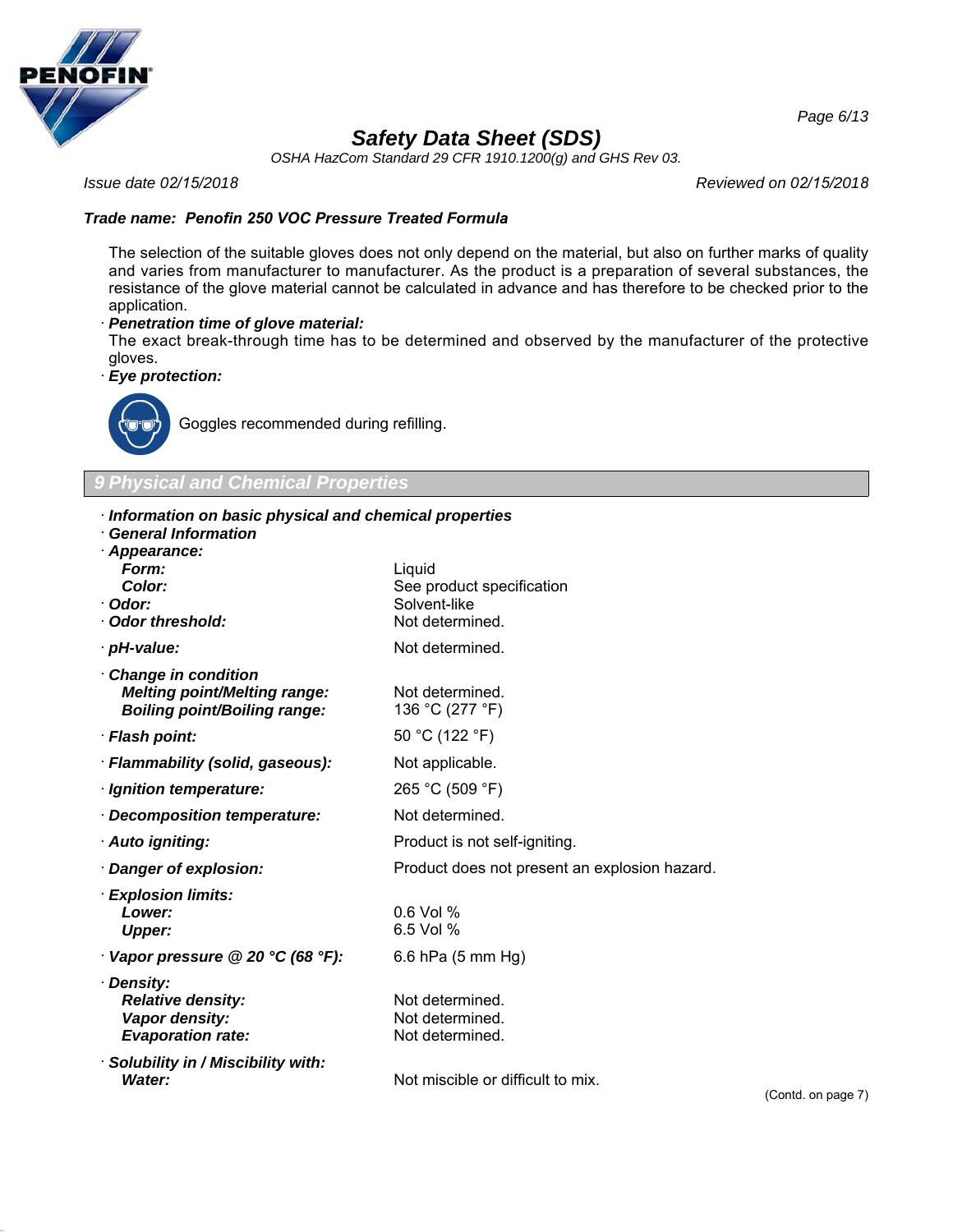

*OSHA HazCom Standard 29 CFR 1910.1200(g) and GHS Rev 03.*

*Issue date 02/15/2018 Reviewed on 02/15/2018*

### *Trade name: Penofin 250 VOC Pressure Treated Formula*

· *Partition coefficient (n-octanol/water):* Not determined.

| · Viscosity:             |                                            |
|--------------------------|--------------------------------------------|
| Dynamic:                 | Not determined.                            |
| <b>Kinematic:</b>        | Not determined.                            |
| · Solvent content:       |                                            |
| <b>Organic solvents:</b> | 23.8%                                      |
| <b>VOC content:</b>      | 23.8 %                                     |
| <b>Solids content:</b>   | Not Determined                             |
| Other information:       | No further relevant information available. |

### *10 Stability and Reactivity*

- · *Reactivity:* No further relevant information available.
- · *Chemical stability:* Stable under normal conditions.
- · *Thermal decomposition / conditions to be avoided:* No decomposition if used according to specifications.
- · *Possibility of hazardous reactions:* No dangerous reactions known.
- · *Conditions to avoid:* No further relevant information available.
- · *Incompatible materials:* No further relevant information available.
- · *Hazardous decomposition products:* No dangerous decomposition products known.

#### *11 Toxicological Information*

- · *Information on toxicological effects:*
- · *Acute toxicity:*

| LD/LC50 values that are relevant for classification: |                  |                                                       |  |
|------------------------------------------------------|------------------|-------------------------------------------------------|--|
|                                                      |                  | 64742-88-7 Solvent naphtha (petroleum), medium aliph. |  |
| Oral                                                 | LD <sub>50</sub> | >6500 mg/kg (Rat)                                     |  |
| Dermal                                               | LD50             | >3000 mg/kg (rab)                                     |  |
|                                                      |                  | Inhalative   LC50/4 h $ >$ 14 mg/l (Rat)              |  |
| 13463-67-7 Titanium Dioxide                          |                  |                                                       |  |
| Oral                                                 | LD50             | >10000 mg/kg (Rat)                                    |  |
| Dermal                                               | LD50             | >10000 mg/kg (Rabbit)                                 |  |
|                                                      |                  | Inhalative $ LG50/4 h  > 6.82 mg/l (Rat)$             |  |
| 1330-20-7 Xylene, mixture of isomers                 |                  |                                                       |  |
| Oral                                                 | LD <sub>50</sub> | 4300 mg/kg (Rat)                                      |  |
| Dermal                                               | LD50             | 1700 mg/kg (Rabbit)                                   |  |
|                                                      |                  | Inhalative $ LC50/4 h 5000 mg/l$ (Rat)                |  |
| 112-80-1 Oleic acid, pure                            |                  |                                                       |  |
| Oral                                                 | LD <sub>50</sub> | 74000 mg/kg (Rat)                                     |  |
| 100-41-4 Ethylbenzene                                |                  |                                                       |  |
| Oral                                                 | LD <sub>50</sub> | 3500 mg/kg (Rat)                                      |  |
| Dermal                                               | LD50             | 15433 mg/kg (Rabbit)                                  |  |
|                                                      |                  | (Contd. on page 8)                                    |  |

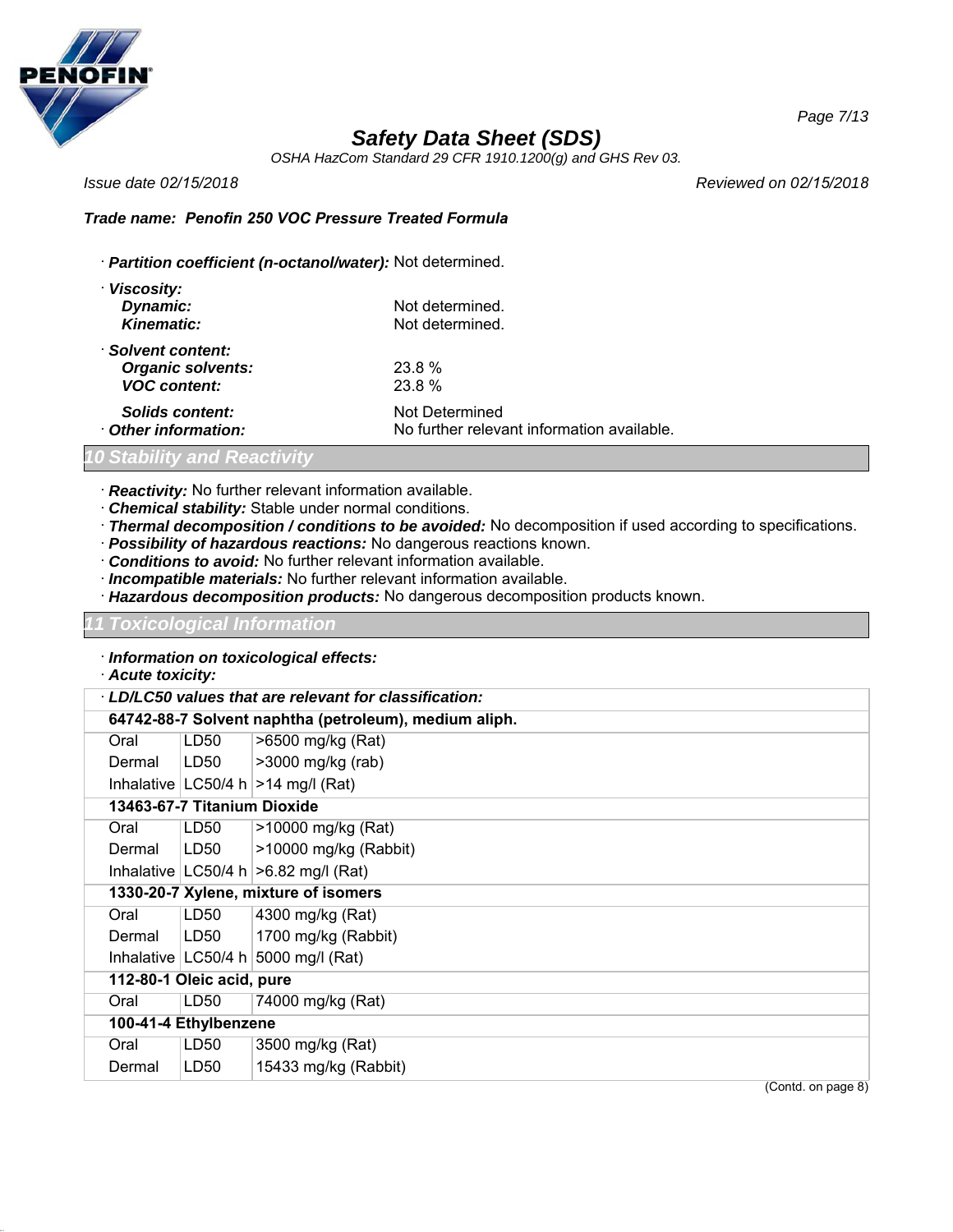

*OSHA HazCom Standard 29 CFR 1910.1200(g) and GHS Rev 03.*

*Issue date 02/15/2018 Reviewed on 02/15/2018*

*Page 8/13*

### *Trade name: Penofin 250 VOC Pressure Treated Formula*

|                                                                                        | 96-29-7 2-butanone oxime                                |                                                                                                                                                                                                                                                                                                                               |    |
|----------------------------------------------------------------------------------------|---------------------------------------------------------|-------------------------------------------------------------------------------------------------------------------------------------------------------------------------------------------------------------------------------------------------------------------------------------------------------------------------------|----|
| Oral                                                                                   | LD50                                                    | 3700 mg/kg (Rat)                                                                                                                                                                                                                                                                                                              |    |
| Dermal                                                                                 | LD50                                                    | 200-2000 mg/kg (Rat)                                                                                                                                                                                                                                                                                                          |    |
|                                                                                        |                                                         | Inhalative $ LG50/4 h 20 mg/l$ (Rat)                                                                                                                                                                                                                                                                                          |    |
|                                                                                        |                                                         | 64742-48-9 A complex combination of hydrocarbons obtained by treating a petroleum fraction with<br>hydrogen in the presence of a catalyst. It consists of hydrocarbons having carbon<br>numbers predominantly in the range of C6 through C13 and boiling in the range of<br>approximately 65 °C to 230 °C (149 °F to 446 °F). |    |
| Oral                                                                                   | LD50                                                    | >5000 mg/kg (Rat)                                                                                                                                                                                                                                                                                                             |    |
| Dermal<br>· Primary irritant effect:                                                   | LD50                                                    | >3000 mg/kg (rab)                                                                                                                                                                                                                                                                                                             |    |
| On the skin:<br>$\cdot$ On the eye: No irritating effect.<br>preparations:<br>Irritant |                                                         | Irritant to skin and mucous membranes.<br>May cause an allergic skin reaction.<br>Additional toxicological information:<br>The product shows the following dangers according to internally approved calculation methods for                                                                                                   |    |
|                                                                                        | Carcinogenic categories:<br>13463-67-7 Titanium Dioxide | · IARC (International Agency for Research on Cancer):<br>None of the ingredients are listed.                                                                                                                                                                                                                                  | 2B |
|                                                                                        |                                                         | 1330-20-7 Xylene, mixture of isomers                                                                                                                                                                                                                                                                                          | 3  |
|                                                                                        | 100-41-4 Ethylbenzene                                   |                                                                                                                                                                                                                                                                                                                               | 2B |
|                                                                                        |                                                         |                                                                                                                                                                                                                                                                                                                               |    |
|                                                                                        |                                                         | · NTP (National Toxicology Program):<br>None of the ingredients are listed.                                                                                                                                                                                                                                                   |    |
|                                                                                        |                                                         |                                                                                                                                                                                                                                                                                                                               |    |
|                                                                                        |                                                         | OSHA-Ca (Occupational Safety & Health Administration):                                                                                                                                                                                                                                                                        |    |
|                                                                                        |                                                         | None of the ingredients are listed.                                                                                                                                                                                                                                                                                           |    |
| <b>2 Ecological Information</b>                                                        |                                                         |                                                                                                                                                                                                                                                                                                                               |    |
| · Toxicity:                                                                            |                                                         |                                                                                                                                                                                                                                                                                                                               |    |
| · Aquatic toxicity:                                                                    |                                                         |                                                                                                                                                                                                                                                                                                                               |    |
|                                                                                        | 13463-67-7 Titanium Dioxide                             |                                                                                                                                                                                                                                                                                                                               |    |
|                                                                                        | $EC50$ >1000 mg/l (Water flea)                          |                                                                                                                                                                                                                                                                                                                               |    |
|                                                                                        |                                                         | 1330-20-7 Xylene, mixture of isomers                                                                                                                                                                                                                                                                                          |    |
|                                                                                        | EC50 72 mg/l (Green algae)                              |                                                                                                                                                                                                                                                                                                                               |    |
|                                                                                        | 75.49 mg/l (Daphnia)                                    |                                                                                                                                                                                                                                                                                                                               |    |
|                                                                                        | 100-41-4 Ethylbenzene                                   |                                                                                                                                                                                                                                                                                                                               |    |
|                                                                                        | EC50 4.9 mg/l (Green algae)                             |                                                                                                                                                                                                                                                                                                                               |    |
|                                                                                        |                                                         | 1.8-2.4 mg/l (Water flea)                                                                                                                                                                                                                                                                                                     |    |

· *Persistence and degradability:* No further relevant information available.

(Contd. on page 9)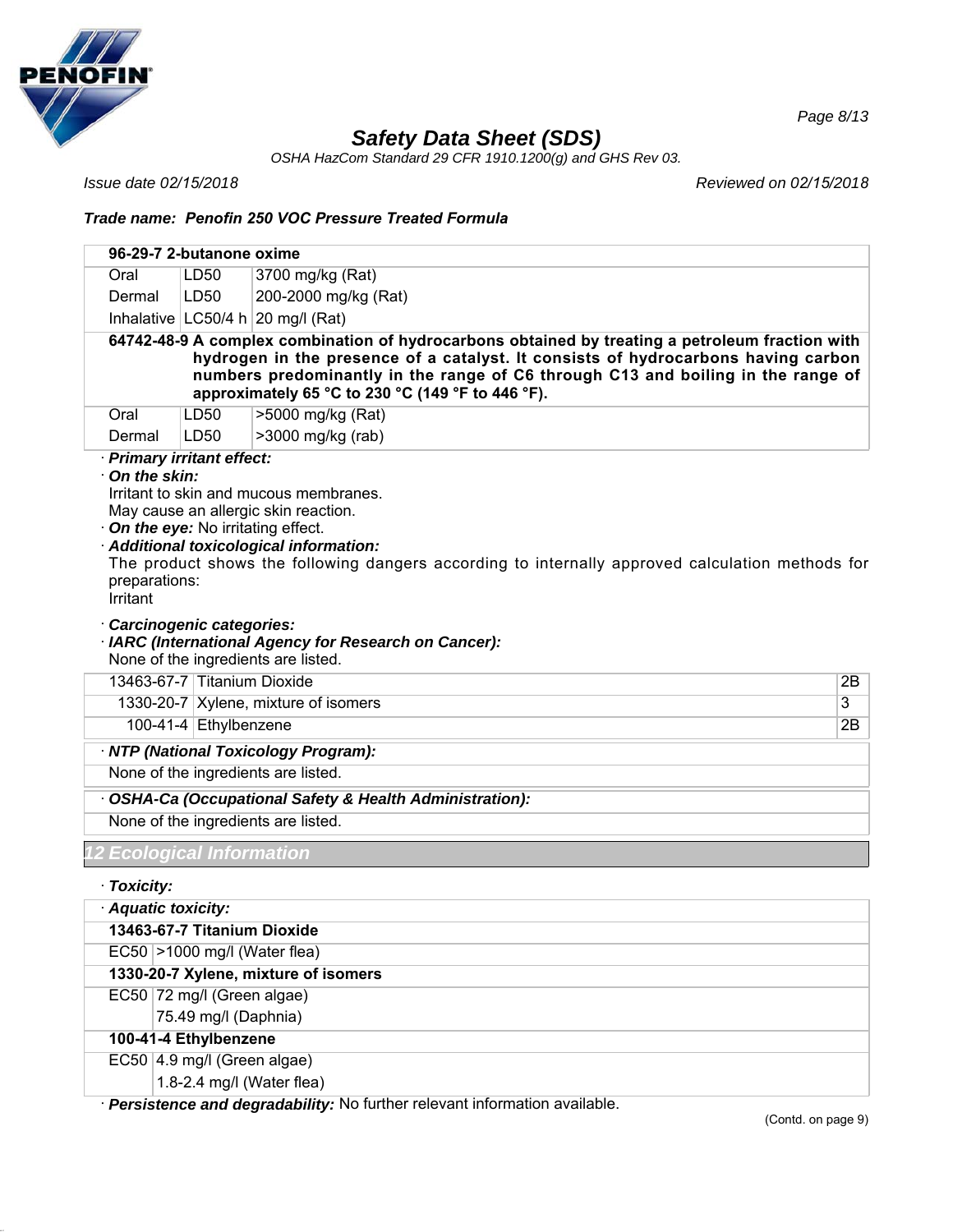

*OSHA HazCom Standard 29 CFR 1910.1200(g) and GHS Rev 03.*

*Issue date 02/15/2018 Reviewed on 02/15/2018*

*Page 9/13*

### *Trade name: Penofin 250 VOC Pressure Treated Formula*

- · *Behavior in environmental systems:*
- · *Bioaccumulative potential:* No further relevant information available.
- · *Mobility in soil:* No further relevant information available.
- · *Additional ecological information:*
- · *General notes:* Not known to be hazardous to water.
- · *Results of PBT and vPvB assessment:*
- · *PBT:* Not applicable.
- · *vPvB:* Not applicable.
- · *Other adverse effects:* No further relevant information available.

*13 Disposal Considerations*

· *Waste treatment methods:*

· *Recommendation:*

Must not be disposed of together with household garbage. Do not allow product to reach sewage system.

- · *Uncleaned packagings*
- · *Recommendation:* Disposal must be made according to official regulations.

#### *14 Transport Information*

· *UN-Number:* · *DOT, ADR/ADN, IMDG, IATA* UN1263 · *UN proper shipping name:* · *DOT* Paint UN1263 Paint<br>PAINT  $\cdot$  *IMDG, IATA* · *Transport hazard class(es):* · *DOT* · *Class:* · *Label:* 3 Combustible liquids 3 · *ADR/ADN*

| · Class:   | 3 Combustible liquids |
|------------|-----------------------|
| · Label:   |                       |
| IMDG, IATA |                       |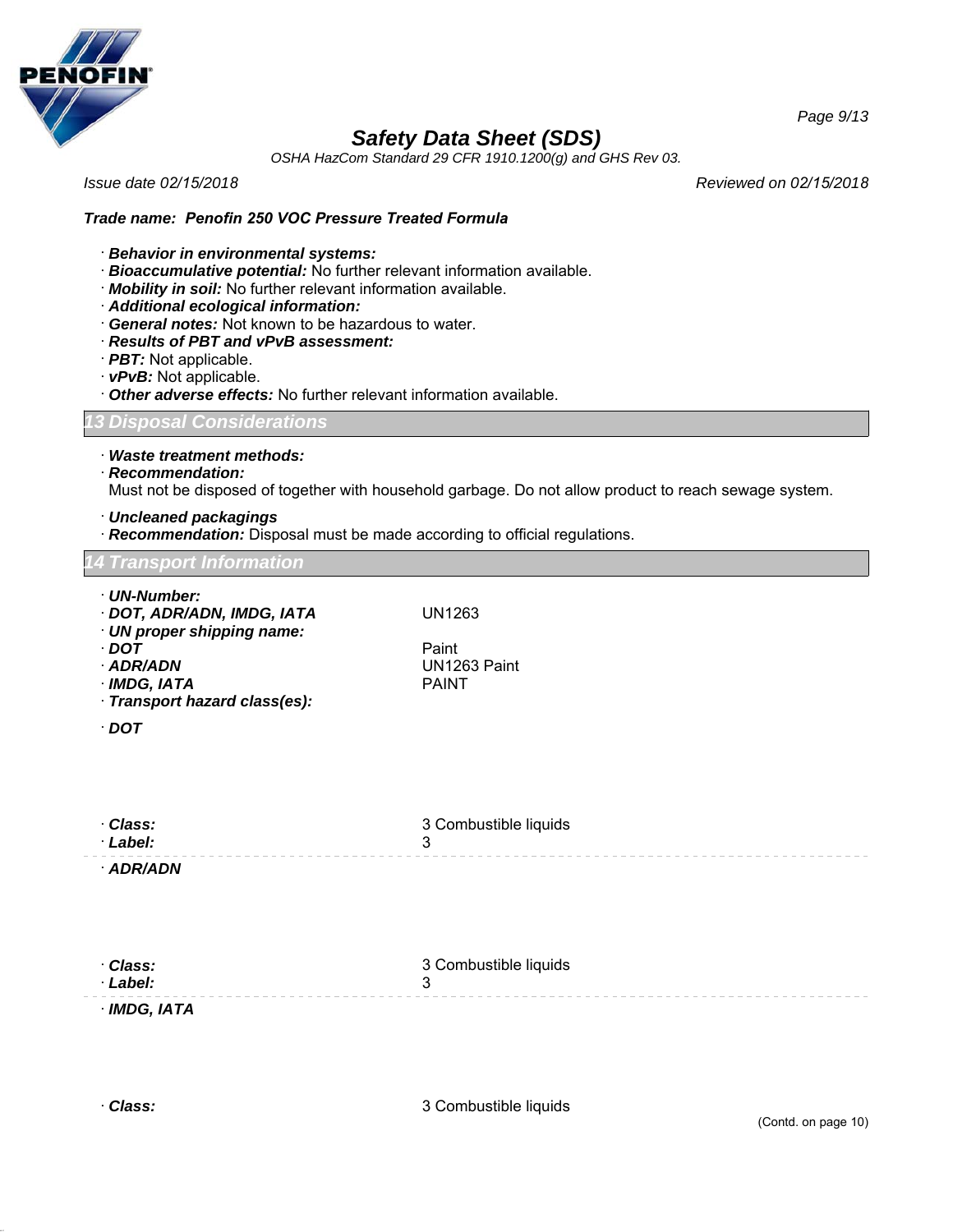

*OSHA HazCom Standard 29 CFR 1910.1200(g) and GHS Rev 03.*

*Issue date 02/15/2018*

*Reviewed on 02/15/2018*

### *Trade name: Penofin 250 VOC Pressure Treated Formula*

| · Label:                                                                                                                                                                                                                                                              | 3                                                                                                                      |
|-----------------------------------------------------------------------------------------------------------------------------------------------------------------------------------------------------------------------------------------------------------------------|------------------------------------------------------------------------------------------------------------------------|
| · Packing group:<br>· DOT, ADR/ADN, IMDG, IATA<br>· Environmental hazards:<br>· Special precautions for user:<br>· Danger code (Kemler):<br>· EMS Number:<br>· Stowage Category<br>Transport in bulk according to Annex II of<br><b>MARPOL73/78 and the IBC Code:</b> | III Combustible Liquid<br>Not applicable.<br>Warning: Combustible liquids<br>30<br>$F-E, S-E$<br>A<br>Not applicable.  |
| · Transport/Additional information:                                                                                                                                                                                                                                   |                                                                                                                        |
| · DOT<br><b>Quantity limitations:</b><br>· Remarks:                                                                                                                                                                                                                   | On passenger aircraft/rail: 60L<br>On cargo aircraft only: 220L<br>Non-Regulated Material                              |
| · ADR/ADN<br>· Excepted quantities (EQ):                                                                                                                                                                                                                              | Code: E1<br>Maximum net quantity per inner packaging: 30 ml<br>Maximum net quantity per outer packaging: 1000 ml       |
| · IMDG<br>Limited quantities (LQ):<br>· Excepted quantities (EQ):                                                                                                                                                                                                     | 5L<br>Code: E1<br>Maximum net quantity per inner packaging: 30 ml<br>Maximum net quantity per outer packaging: 1000 ml |
| · UN "Model Regulation":                                                                                                                                                                                                                                              | UN 1263 PAINT, 3, III                                                                                                  |

*15 Regulatory Information*

· *Safety, health and environmental regulations/legislation specific for the substance or mixture:*

| · SARA (Superfund Amendments and Reauthorization):          |  |  |
|-------------------------------------------------------------|--|--|
| · Section 355 (extremely hazardous substances):             |  |  |
| None of the ingredients are listed.                         |  |  |
| Section 313 (Specific toxic chemical listings):             |  |  |
| 1330-20-7   Xylene, mixture of isomers                      |  |  |
| 100-41-4 Ethylbenzene                                       |  |  |
| 55406-53-6 3-lodo-2-propynylbutylcarbamate                  |  |  |
| · TSCA (Toxic Substances Control Act):                      |  |  |
| All ingredients are listed or exempt from listing.          |  |  |
| California Proposition 65:                                  |  |  |
| Chemicals known to cause cancer:                            |  |  |
| 13463-67-7 Titanium Dioxide                                 |  |  |
| 100-41-4 $ Ethylbenzene$                                    |  |  |
| Chemicals known to cause reproductive toxicity for females: |  |  |
| None of the ingredients are listed.                         |  |  |

(Contd. on page 11)

*Page 10/13*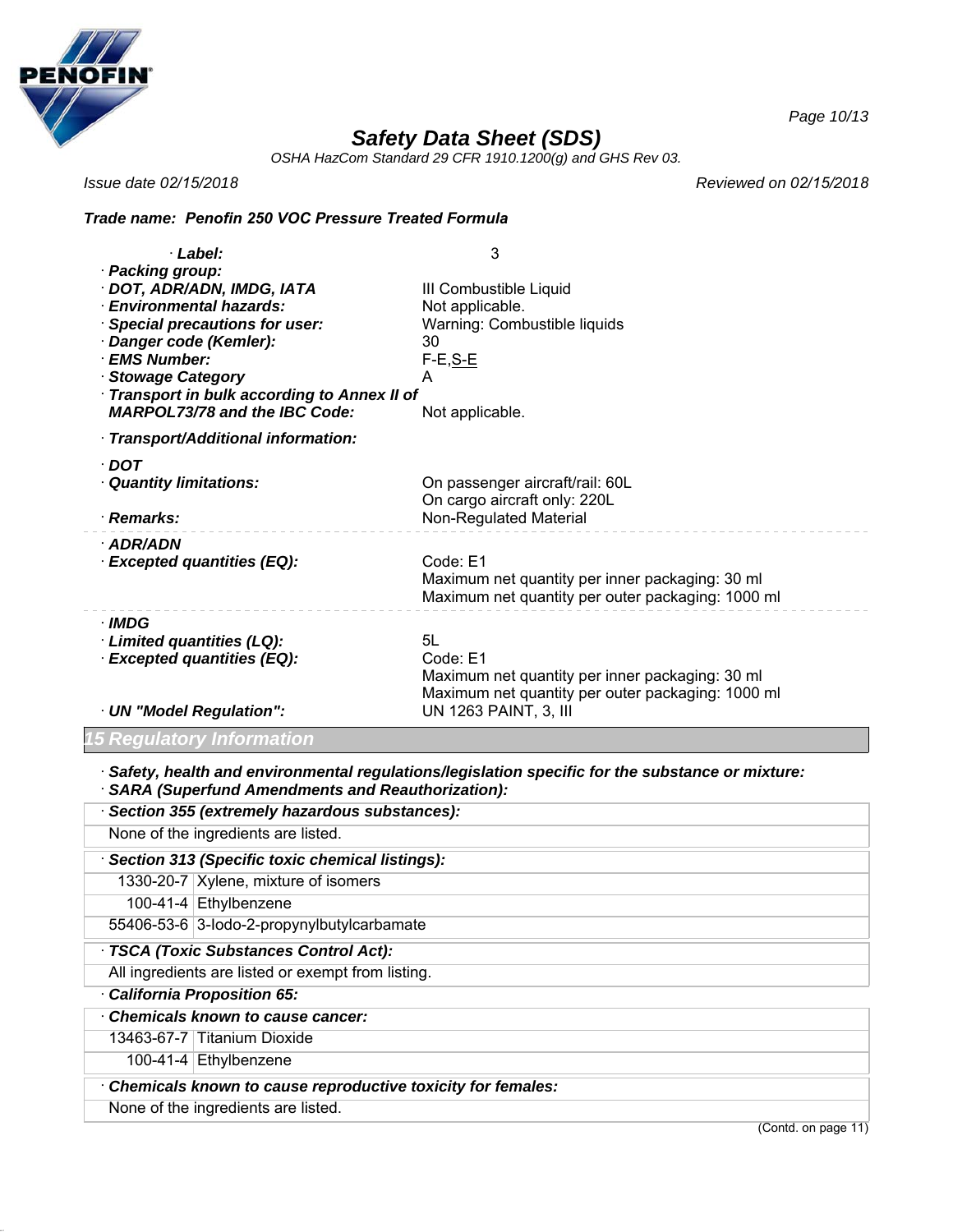

*OSHA HazCom Standard 29 CFR 1910.1200(g) and GHS Rev 03.*

*Issue date 02/15/2018 Reviewed on 02/15/2018*

### *Trade name: Penofin 250 VOC Pressure Treated Formula*

| Chemicals known to cause reproductive toxicity for males: |
|-----------------------------------------------------------|
| None of the ingredients are listed.                       |
| Chemicals known to cause developmental toxicity:          |

None of the ingredients are listed.

#### · *Carcinogenic categories:*

# · *EPA (Environmental Protection Agency):*

1330-20-7 Xylene, mixture of isomers I

100-41-4 Ethylbenzene D

### · *TLV (Threshold Limit Value established by ACGIH):*

13463-67-7 Titanium Dioxide A4

1330-20-7 Xylene, mixture of isomers A4

100-41-4 Ethylbenzene A3

### · *NIOSH-Ca (National Institute for Occupational Safety and Health):*

13463-67-7 Titanium Dioxide

### · *GHS label elements*

The product is classified and labeled according to the Globally Harmonized System (GHS).

· *Hazard pictograms:*



#### · *Signal word:* Danger

### · *Hazard-determining components of labeling:*

Solvent naphtha (petroleum), medium aliph. **Ethylbenzene** 

# 2-butanone oxime

## · *Hazard statements:*

H226 Flammable liquid and vapor.

H317 May cause an allergic skin reaction.

H372 Causes damage to the central nervous system through prolonged or repeated exposure.

H304 May be fatal if swallowed and enters airways.

# H402 Harmful to aquatic life.

# · *Precautionary statements:*

- P210 Keep away from heat/sparks/open flames/hot surfaces. No smoking.
- P233 Keep container tightly closed.
- P240 Ground/bond container and receiving equipment.
- P241 Use explosion-proof electrical/ventilating/lighting/equipment.
- P242 Use only non-sparking tools.
- P243 Take precautionary measures against static discharge.
- P260 Do not breathe dust/fume/gas/mist/vapors/spray.
- P261 Avoid breathing dust/fume/gas/mist/vapors/spray.
- P264 Wash thoroughly after handling.
- P270 Do not eat, drink or smoke when using this product.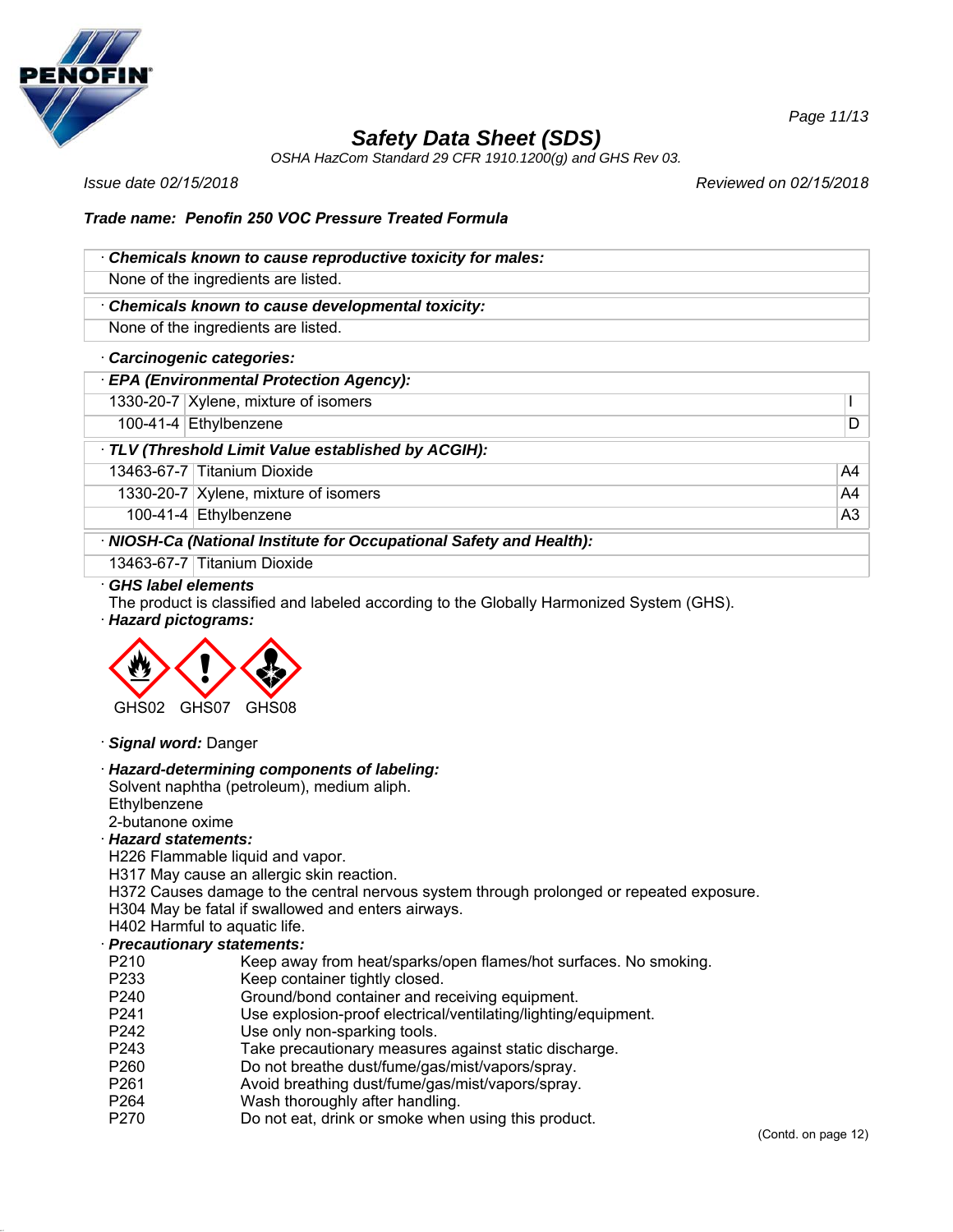

*OSHA HazCom Standard 29 CFR 1910.1200(g) and GHS Rev 03.*

*Issue date 02/15/2018 Reviewed on 02/15/2018*

*Page 12/13*

### *Trade name: Penofin 250 VOC Pressure Treated Formula*

| P <sub>272</sub><br>P273 | Contaminated work clothing must not be allowed out of the workplace.<br>Avoid release to the environment.   |
|--------------------------|-------------------------------------------------------------------------------------------------------------|
| P <sub>280</sub>         | Wear protective gloves/protective clothing/eye protection/face protection.                                  |
| P301+P310                | IF SWALLOWED: Immediately call a POISON CENTER/ doctor.                                                     |
| P302+P352                | IF ON SKIN: Wash with plenty of water.                                                                      |
|                          | P303+P361+P353 If on skin (or hair): Take off immediately all contaminated clothing. Rinse skin with water/ |
|                          | shower.                                                                                                     |
| P314                     | Get medical advice/attention if you feel unwell.                                                            |
| P321                     | Specific treatment (see supplementary first aid instructions on this Safety Data Sheet).                    |
| P331                     | Do NOT induce vomiting.                                                                                     |
| P333+P313                | If skin irritation or rash occurs: Get medical advice/attention.                                            |
| P363                     | Wash contaminated clothing before reuse.                                                                    |
| P370+P378                | In case of fire: Use for extinction: CO2, powder or water spray.                                            |
| P403+P235                | Store in a well-ventilated place. Keep cool.                                                                |
| P405                     | Store locked up.                                                                                            |
| P <sub>501</sub>         | Dispose of contents/container in accordance with local/regional/national/international<br>regulations.      |

#### · *National regulations:*

The product is subject to be classified according with the latest version of the regulations on hazardous substances.

· *Chemical safety assessment:* A Chemical Safety Assessment has not been carried out.

### *16 Other Information*

The information and recommendations in this safety data sheet are, to the best of our knowledge, accurate as of the date of issue. Nothing herein shall be deemed to create warranty, expressed or implied, and shall not establish a legally valid contractual relationship. It is the responsibility of the user to determine applicability of this information and the suitability of the material or product for any particular purpose.

· *Date of preparation / last revision:* 03/27/2017 / 15

#### · *Abbreviations and acronyms:*

ADR: The European Agreement concerning the International Carriage of Dangerous Goods by Road ADN: The European Agreement concerning the International Carriage of Dangerous Goods by Inland Waterways IMDG: International Maritime Code for Dangerous Goods DOT: US Department of Transportation IATA: International Air Transport Association ACGIH: American Conference of Governmental Industrial Hygienists EINECS: European Inventory of Existing Commercial Chemical Substances ELINCS: European List of Notified Chemical Substances CAS: Chemical Abstracts Service (division of the American Chemical Society) NFPA: National Fire Protection Association (USA) HMIS: Hazardous Materials Identification System (USA) VOC: Volatile Organic Compounds (USA, EU) LC50: Lethal concentration, 50 percent LD50: Lethal dose, 50 percent PBT: Persistent, Bioaccumulative and Toxic vPvB: very Persistent and very Bioaccumulative NIOSH: National Institute for Occupational Safety and Health OSHA: Occupational Safety & Health Administration TLV: Threshold Limit Value PEL: Permissible Exposure Limit REL: Recommended Exposure Limit BEI: Biological Exposure Limit Flam. Liq. 2: Flammable liquids – Category 2 Flam. Liq. 3: Flammable liquids – Category 3 Flam. Liq. 4: Flammable liquids – Category 4